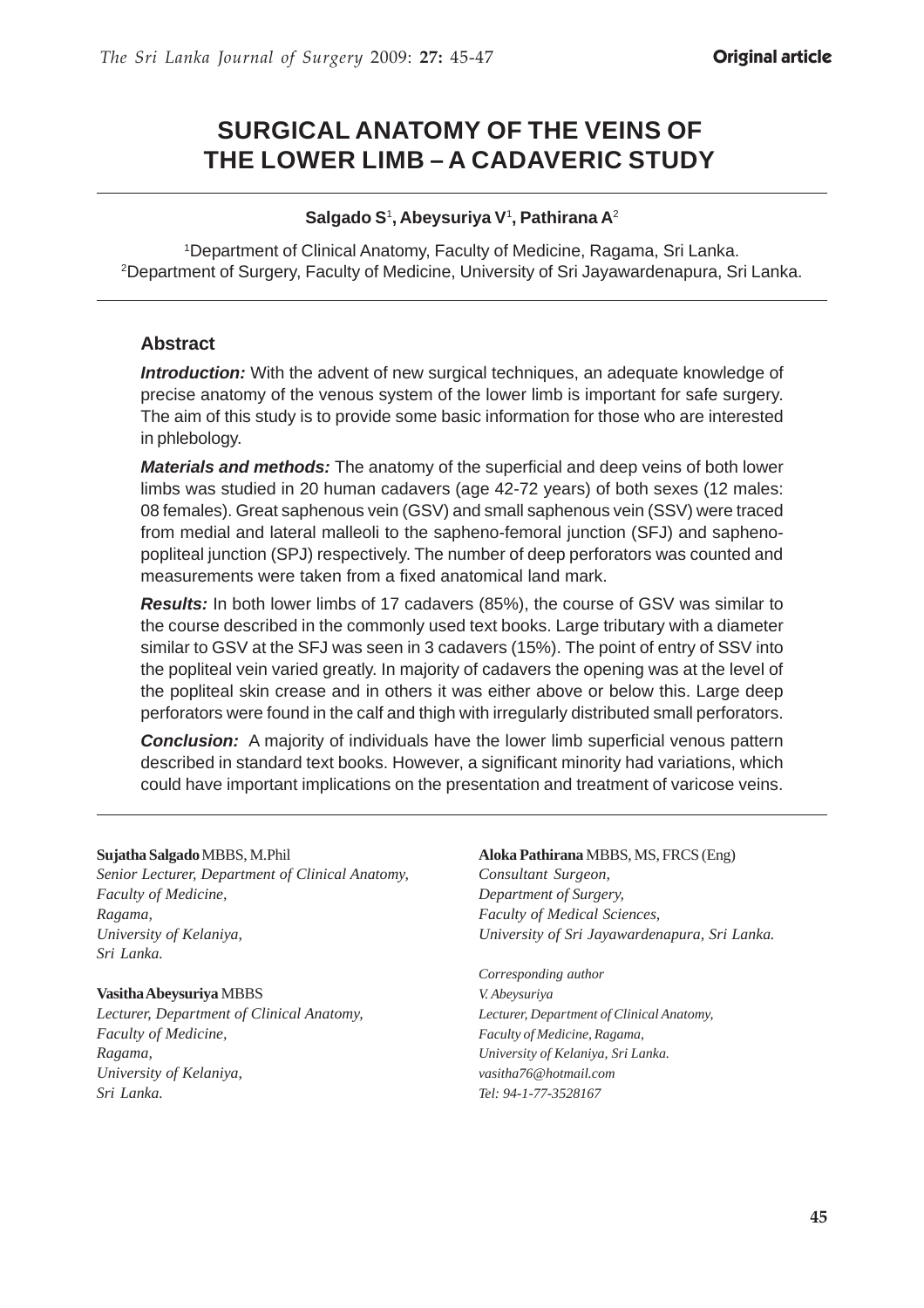### **Introduction**

In the recent past, scientific studies on the functional anatomy of the lower extremity venous system have been sparse. With the advent of new surgical techniques, such as superficial endoscopic perforator surgery, venous anatomy of lower limb gained distinguished attention. As the precise knowledge of the venous anatomy is important we describe the anatomy of the superficial and perforating veins of the lower limb based on our observations on several dissections.

### **Materials and methods**

Both lower limbs of twenty human cadavers of both sexes (8 females,12 males) with a mean age of 48 years (range of 42-72 years) were dissected to study the anatomical architecture of the superficial and perforating veins of the lower limb. The course of great saphenous vein (GSV) was traced from the medial malleolus to the sapheno-femoral junction (SFJ) and small saphenous vein (SSV) was traced from the lateral malleolus to the saphenopopliteal junction (SPJ) in both legs. The number of deep perforators was counted and the distance from fixed anatomical landmarks such as medial malleolus, lateral malleolus and medial epicondyle, to the deep perforators were measured.

## **Results**

The GSV ascends about one finger breadth anterior to the medial malleolus and crosse the medial surface of the tibia obliquely, passes posterior to the medial condyles of the tibia and femur and ascends along the medial side of the thigh and pierces the cribriform fascia at the saphenous opening ending in the femoral vein. In 17 cadavers (85%) the course of the GSV in both lower limbs was similar to the course described in commonly used text books (1,2).

 Although the course of GSV was the same, a large tributary having a similar diameter at the SFJ accompanied the GSV in 3 cadavers (15%).

The point of entry of SSV in to the popliteal vein varied greatly. In 12 cadavers (60%) the point of entry was at the level of the popliteal skin crease.

In 5 cadavers (25%) the opening was below and in 2 cadavers it was above the level of skin crease. Small saphenous vein draining into GSV giving a minute tributary to the popliteal vein was found in one cadaver (5%).

Two to three large deep perforators in calf, 1-3 large deep perforators in the thigh and irregularly distributed small perforators both in the calf and the thigh were seen in each limb.

The position of the below knee perforators were measured from the medial malleolus. Of the 40 limbs, the below knee deep perforators were found in the following manner.

The deep perforators were found at the medial malleolus in 36 limbs (90%), 5-9 cm from the malleolus in 8 limbs (20%), 10-14 cm in 16 limbs (40%), 15-19 cm in 12 limbs (30%), 20-24 cm in 28 limbs (70%), 25-29 cm in 16 limbs (40%) and 30-35 cm in 24 limbs (60%).

The above knee perforators were measured from medial epicondyle. In 20 limbs (50%) perforator was found at 6-8 cm from the medial epicondyle and in 24 limbs (60%) at 10-13 cm and in 28 limbs (70%) at 14-17 cm.

## **Discussion**

The GSV follows the same course as described in text books in 85% of cases, and in 15% of cases there was a parallel large tributary which accompanied the GSV on its anterior aspect in the thigh, which is compatible with the accessory saphenous vein described in text books (1,2).

The deep perforators which were found as below knee perforators from the medial malleolus at 5-9 cm, 10-14 cm , 20-24 cm are compatible with the Cockett I, Cockett II, Cokett III and '24 cm perforator' described in available literature (3,4). The perforator at 15-19 cm in 30% of cases was not described in available literature.

Although some of the authors have studied the sites of the perforators, no measurements have been taken for the above knee perforators. The incom